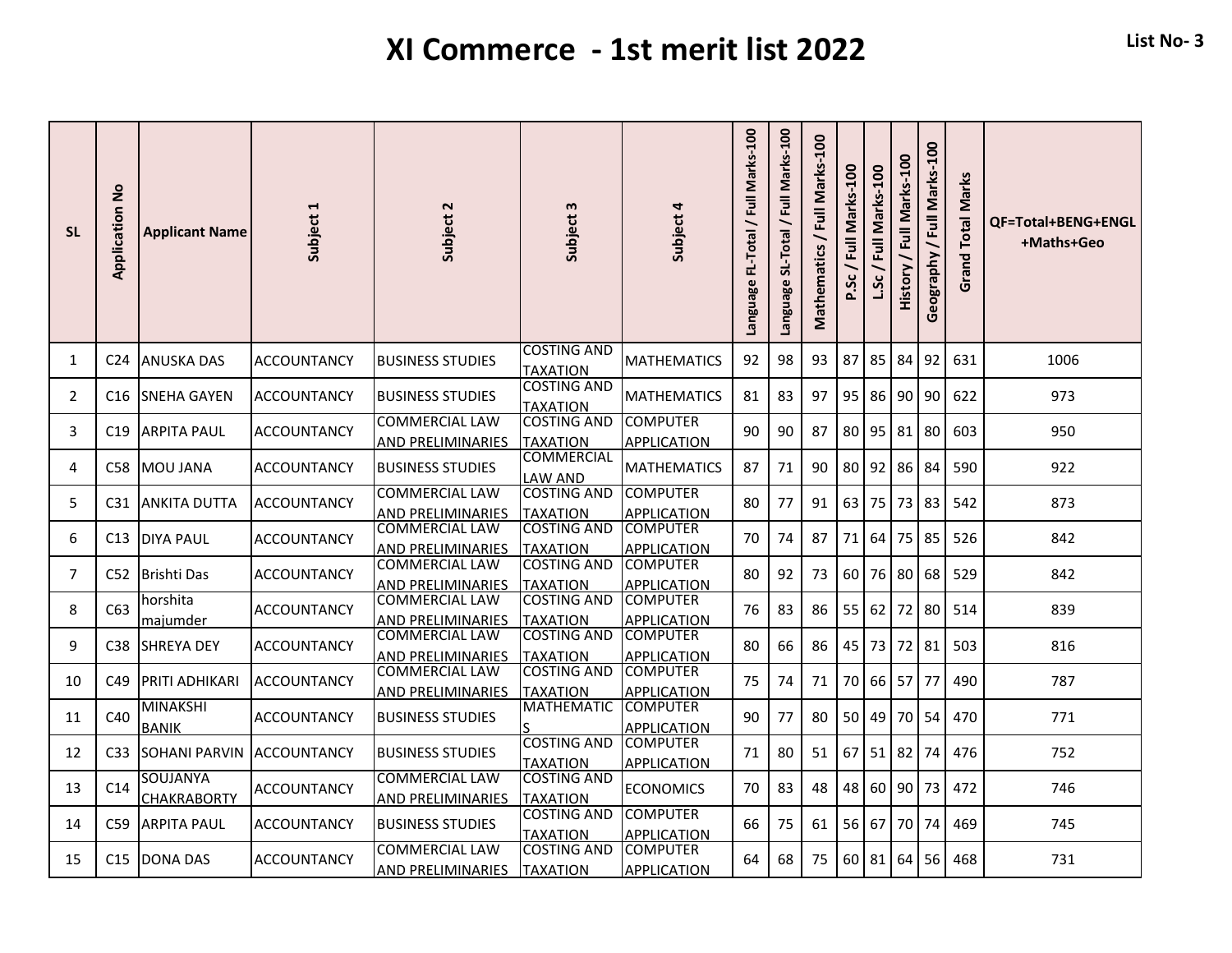## **XI Commerce - 1st merit list 2022 List No- 3**

| <b>SL</b> | <b>Application No</b> | <b>Applicant Name</b>               | Subject 1           | Subject 2                                         | Subject 3                             | Subject 4                             | Language FL-Total / Full Marks-100 | Language SL-Total / Full Marks-100 | Full Marks-100<br><b>Mathematics</b> | <b>00L</b><br>Marks-<br>$\overline{a}$<br>ჯ | Marks-100<br>$\overline{a}$ | Full Marks-100<br>History | / Full Marks-100<br>Geography | <b>Grand Total Marks</b> | QF=Total+BENG+ENGL<br>+Maths+Geo |
|-----------|-----------------------|-------------------------------------|---------------------|---------------------------------------------------|---------------------------------------|---------------------------------------|------------------------------------|------------------------------------|--------------------------------------|---------------------------------------------|-----------------------------|---------------------------|-------------------------------|--------------------------|----------------------------------|
| 16        |                       | <b>C41 IRAHAT KHATUN</b>            | <b>IACCOUNTANCY</b> | <b>BUSINESS STUDIES</b>                           | <b>COSTING AND</b><br><b>TAXATION</b> | <b>COMPUTER</b><br><b>APPLICATION</b> | 80                                 | 65                                 | 60                                   | 46 71                                       |                             | 71                        | 63                            | 456                      | 724                              |
| 17        | C64                   | <b>KONINIKA</b><br><b>SARKAR</b>    | <b>ACCOUNTANCY</b>  | <b>BUSINESS STUDIES</b>                           | <b>ECONOMICS</b>                      | <b>COMPUTER</b><br><b>APPLICATION</b> | 62                                 | 87                                 | 49                                   | 60 <sup>1</sup>                             | 63                          | 71                        | 66                            | 458                      | 722                              |
| 18        | C28                   | <b>SAYANI NAG</b>                   | <b>ACCOUNTANCY</b>  | <b>COMMERCIAL LAW</b><br><b>AND PRELIMINARIES</b> | <b>COSTING AND</b><br><b>TAXATION</b> | <b>ECONOMICS</b>                      | 63                                 | 76                                 | 67                                   | 73                                          | 54                          | 47                        | 66                            | 446                      | 718                              |
| 19        | C <sub>23</sub>       | <b>AMRITA</b><br><b>MAJUMDER</b>    | <b>ACCOUNTANCY</b>  | <b>COMMERCIAL LAW</b><br>AND PRELIMINARIES        | <b>COSTING AND</b><br><b>TAXATION</b> | <b>COMPUTER</b><br><b>APPLICATION</b> | 66                                 | 71                                 | 56                                   | 56                                          | 63                          | 77                        | 55                            | 444                      | 692                              |
| 20        | C7                    | <b>ILINA</b><br><b>BHATTACHARYA</b> | <b>ACCOUNTANCY</b>  | <b>COMMERCIAL LAW</b><br><b>AND PRELIMINARIES</b> | <b>COSTING AND</b><br><b>TAXATION</b> | <b>COMPUTER</b><br><b>APPLICATION</b> | 62                                 | 75                                 | 61                                   | 54                                          | 68                          | 53 57                     |                               | 430                      | 685                              |
| 21        | C <sub>39</sub>       | <b>TIYASHA DAS</b>                  | <b>ACCOUNTANCY</b>  | <b>COMMERCIAL LAW</b><br>AND PRELIMINARIES        | <b>COSTING AND</b><br><b>TAXATION</b> | <b>ECONOMICS</b>                      | 66                                 | 80                                 | 46                                   | 38                                          | 64                          | 64                        | 66                            | 424                      | 682                              |
| 22        | C <sub>22</sub>       | <b>JAYASHREE</b><br>MONDAL          | <b>ACCOUNTANCY</b>  | <b>BUSINESS STUDIES</b>                           | <b>COMMERCIAL</b><br>LAW AND          | <b>COSTING AND</b><br><b>TAXATION</b> | 67                                 | 49                                 | 49                                   | 60 77                                       |                             | 60                        | 56                            | 418                      | 639                              |
| 23        | C61                   | <b>ARPITA DAS</b>                   | <b>ACCOUNTANCY</b>  | <b>BUSINESS STUDIES</b>                           | <b>COSTING AND</b><br>TAXATION        | <b>COMPUTER</b><br><b>APPLICATION</b> | 54                                 | 73                                 | 31                                   | 60                                          | 60                          | 60                        | 62                            | 400                      | 620                              |
| 24        | C44                   | RUPAJA SARKAR ACCOUNTANCY           |                     | <b>BUSINESS STUDIES</b>                           | <b>COSTING AND</b><br><b>TAXATION</b> | <b>COMPUTER</b><br><b>APPLICATION</b> | 55                                 | 83                                 | 45                                   | 35                                          | 46                          | $60$ 55                   |                               | 379                      | 617                              |
| 25        | C <sub>37</sub>       | <b>TITLI ACHARJEE</b>               | <b>ACCOUNTANCY</b>  | <b>COMMERCIAL LAW</b><br>AND PRELIMINARIES        | <b>COSTING AND</b><br><b>TAXATION</b> | <b>COMPUTER</b><br><b>APPLICATION</b> | 56                                 | 70                                 | 69                                   | 40                                          | 45 55                       |                           | 42                            | 377                      | 614                              |
| 26        | C51                   | <b>SANCHITA</b><br><b>GHOSH</b>     | <b>ACCOUNTANCY</b>  | <b>BUSINESS STUDIES</b>                           | <b>COSTING AND</b><br><b>TAXATION</b> | <b>COMPUTER</b><br><b>APPLICATION</b> | 63                                 | 54                                 | 49                                   | 40 <sup>1</sup>                             | 60                          | 47                        | 60                            | 373                      | 599                              |
| 27        | C <sub>34</sub>       | <b>ARPITA TIWARI</b>                | <b>ACCOUNTANCY</b>  | <b>COMMERCIAL LAW</b><br>AND PRELIMINARIES        | <b>COSTING AND</b><br><b>TAXATION</b> | <b>COMPUTER</b><br><b>APPLICATION</b> | 40                                 | 66                                 | 35                                   | 50                                          | 45                          | 55                        | 60                            | 351                      | 552                              |
| 28        |                       | C55 Risha Biswas                    | <b>ACCOUNTANCY</b>  | <b>BUSINESS STUDIES</b>                           | <b>COSTING AND</b><br><b>TAXATION</b> | <b>COMPUTER</b><br><b>APPLICATION</b> | 45                                 | 50                                 | 63                                   | 45                                          | 54                          | 46                        | 45                            | 348                      | 551                              |
| 29        | C <sub>27</sub>       | <b>UMA</b><br><b>KARMAKAR</b>       | <b>ACCOUNTANCY</b>  | <b>COMMERCIAL LAW</b><br>AND PRELIMINARIES        | <b>COSTING AND</b><br><b>TAXATION</b> | <b>COMPUTER</b><br><b>APPLICATION</b> | 51                                 | 62                                 | 53                                   | 49                                          | 39 50 35                    |                           |                               | 339                      | 540                              |
| 30        | C43                   | SHREYA<br><b>ACHARJEE</b>           | ACCOUNTANCY         | <b>BUSINESS STUDIES</b>                           | COSTING AND<br><b>TAXATION</b>        | <b>COMPUTER</b><br><b>APPLICATION</b> | 60                                 | 67                                 | 25                                   | 35 <sup>1</sup>                             | 35                          | 46                        | 60                            | 328                      | 540                              |